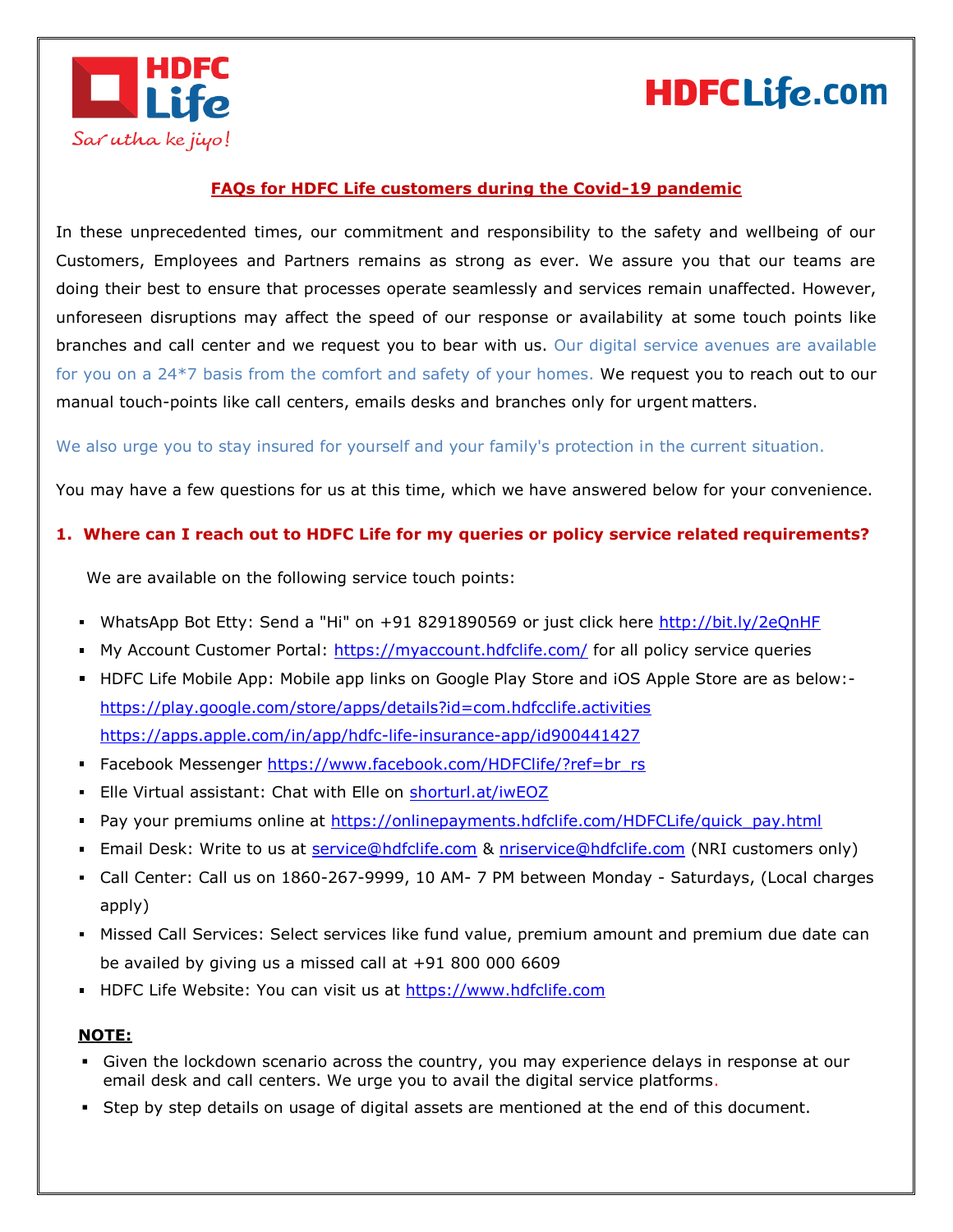



## **2. Where can I pay my Policy Premiums and revive my lapsed policies?**

You can pay your premiums through any of our digital payment avenues mentioned below:

- Visit our web [https://onlinepayments.hdfclife.com/HDFCLife/quick\\_pay.html.](https://onlinepayments.hdfclife.com/HDFCLife/quick_pay.html) You just need to enter your policy number and date of birth for authentication.
- We accept payments on payment apps such as PayZapp and Paytm
- We are available as a registered biller on BBPS (BHARAT bill pay system) of various banks
- Drop us a message on our WhatsApp no. +91 8291890569 to receive the premium payment link
- Payments are also accepted at HDFC and Axis Bank branches. Axis Bank accepts cash payment for premium less than INR 50,000/-. HDFC Bank does not accept payment for lapsed policies.
- You can also make premium payments on the HDFC Life App. Upon entering your policy number and date of birth, the details of the premium amount, due date and frequency will get auto populated.
- Details regarding the premium amount, frequency and due date are also available on My Account, Mobile App, Etty WhatsApp Bot, Facebook messenger and Elle Chatbot.

## **3. What would be the grace period for my insurance policy in the current Pandemic situation?**

As per IRDAI recommendations over financial insurgency due to Pandemic COVID-19, extension of grace period will apply as follows:

| Renewal premium due date   | Details                                         |
|----------------------------|-------------------------------------------------|
| 01-Mar-2020 to 30-Apr-2020 | Extension of grace period by 30 days by default |

However, you can pay the due premium(s) anytime before the expiry of the extended grace period, to avoid policy lapse.

## **4. From when will the extended grace period be effective for my policy as per the recommendation?**

The extended grace period will apply immediately on expiry of the standard grace period, as specified in your policy document. Generally, policies with Annual, Half-yearly or Quarterly premium payment frequency have a standard grace period of 30 days and in case of monthly premium, the grace period is 15 days. However, it is recommended to refer to your policy document for the same.

## **5. How can I submit the Personal Health Statement for revival of my lapsed, paid-up or discontinued policy?**

You can mail the soft copy of your completely filled and signed Personal Health Statement to [service@hdfclife.com](mailto:service@hdfclife.com) from your registered email ID.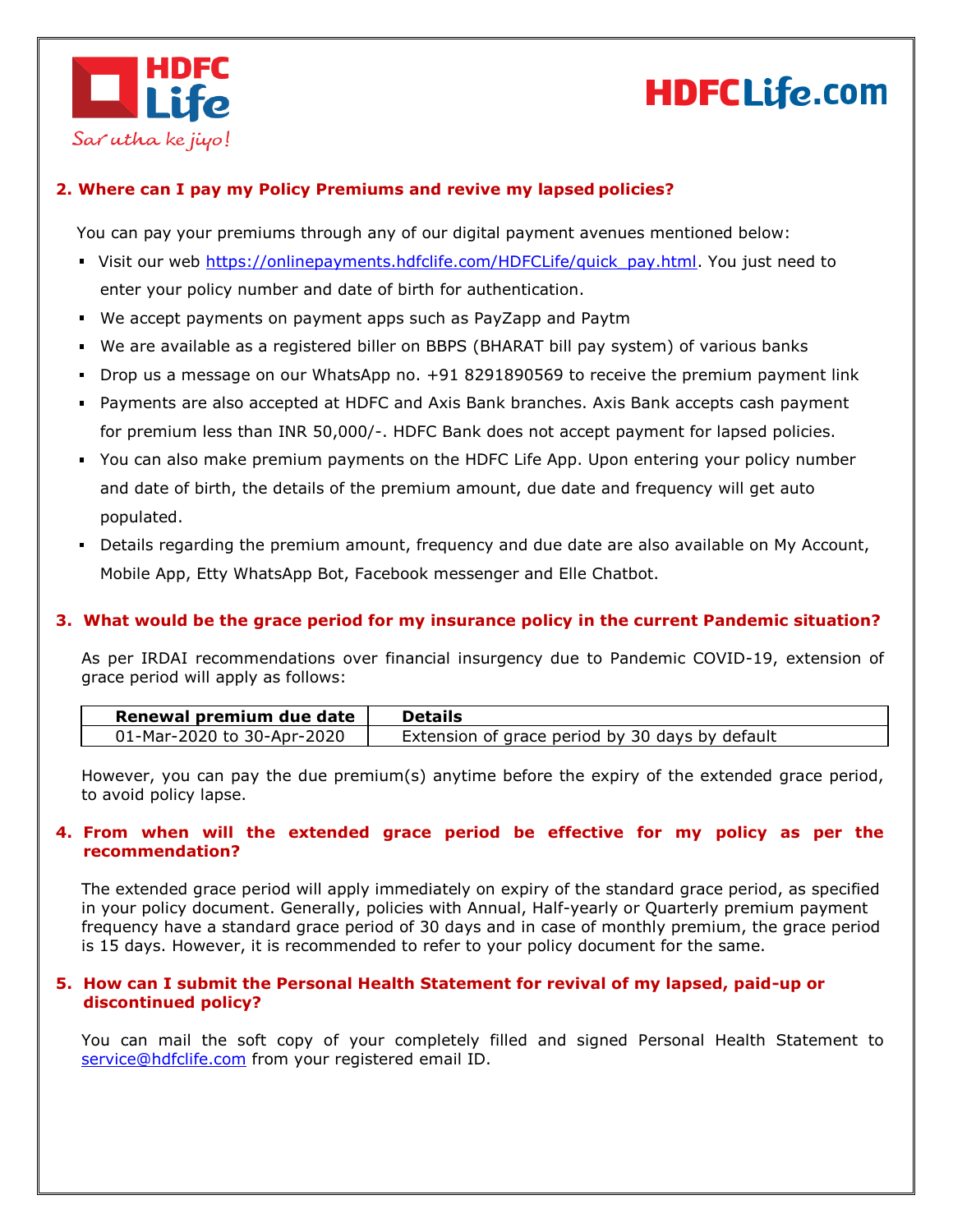



## **6. Is repayment moratorium on loan announced by RBI applicable on the loan taken against my insurance policy?**

Moratorium will not be applicable as the loan taken is against your insurance policy given by the insurance company. Also, this loan does not have any impact on your credit scores.

## **7. How will I get my maturity payouts?**

Our teams will ensure that your policy maturity benefits are paid to you in a timely manner.

- You would have received maturity intimation from us 180 days before the maturity date along with the list of documents required to process maturity.
- You can email the required documents to us from your registered email ID or upload them on the 'My Account' portal or submit them on the WhatsApp number - 8291901004.
- In case of any further requirements, we will reach out to you on your registered email ID.
- To ensure seamless and timely payouts, please ensure your NEFT and PAN details are updated with us. You can visit our customer portal to update these details.

## **8. How can one intimate a death claim or a health policy claim?**

- We are fully committed to be with you in your moment of need. The Nominee can visit the nearest branch office for assistance in case the branch offices are operational.
- In case your nearest branch is non-operational owing to various COVID-19 advisories, you can write to us at [service@hdfclife.com.](mailto:service@hdfclife.com) You can also call us on 1860-267-9999 for death claim intimations and queries on Monday - Saturday between 10:00 am - 7:00 pm.
- We have enabled a simple '3 Click Claim' process for some policies where one can register a death claim and submit the documents for death claims processing. The link is available a[t](file:///C:/Users/arter/AppData/Local/Temp/notes1B04D0/) <https://lifeeasy.hdfclife.com/claims>
- For HDFC Life Health Assure plans, please contact our (TPA) Paramount Health Services on the toll free number 1800227922 or you can write an email to contact[.hdfclife@paramounttpa.com](mailto:contact.hdfclife@paramounttpa.com)

## **9. [How can](mailto:contact.hdfclife@paramounttpa.com) I perform my ULIP transactions such as Fund Switch and Premium Redirection?**

- You can visit our portal, My Account and proceed to the 'Transact Online' tab for transactions like fund switch and premium redirection.
- The transactions can be carried out on the HDFC Life mobile app as well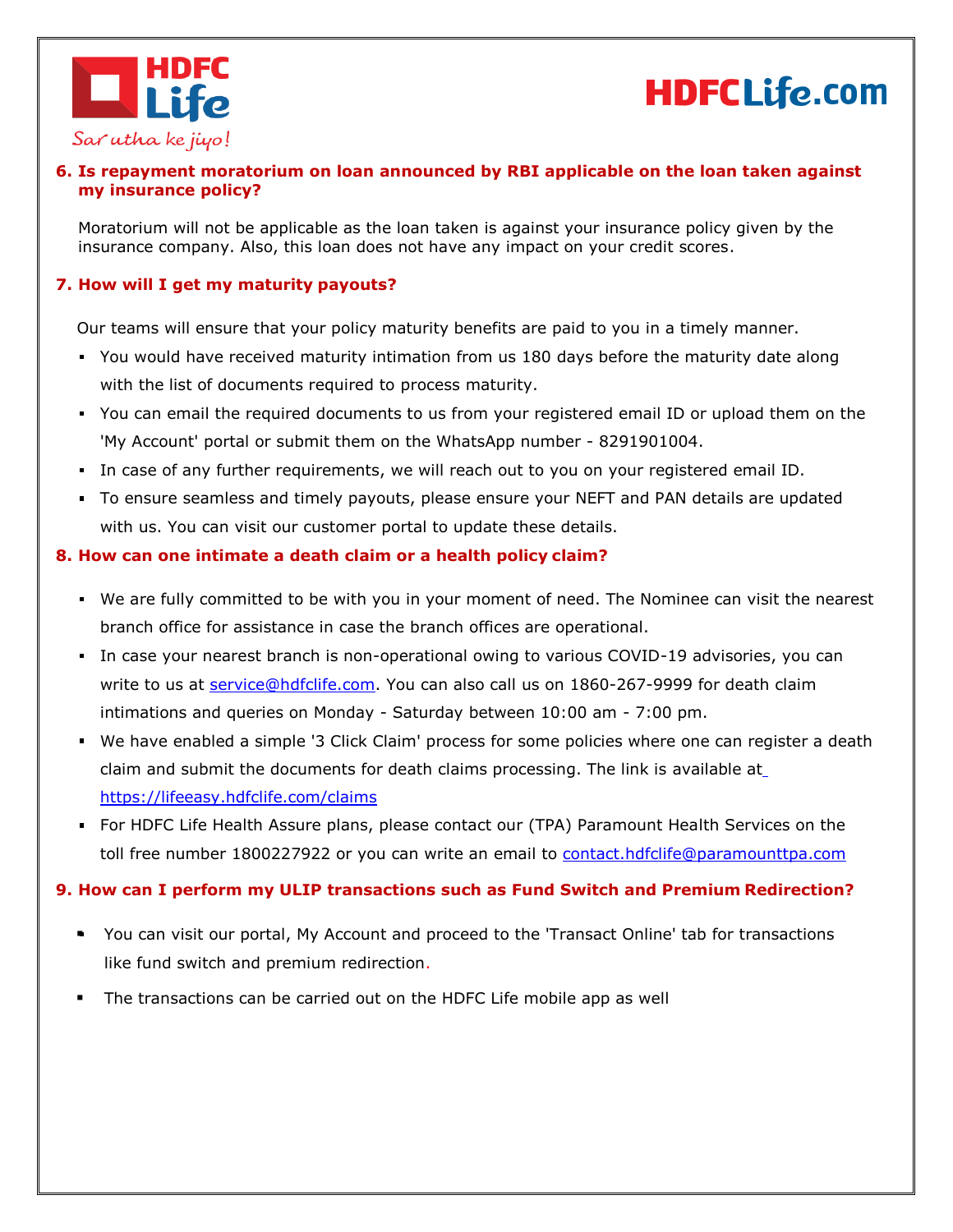



# **10. Where can I get my policy related statements like Annual Premium, Premium Receipts and Fund Statements?**

- You can download policy related statements by logging into our My Account portal and clicking on the 'E-Statement' tab (Unit Statement, Annual Premium Statement, Premium Receipts, etc.)
- You can drop us a message on our WhatsApp no. +91 8291890569 for Premium Receipt and Annual Premium Statement (APS)
- In case you face any issues in downloading statements, write to us at [service@hdfclife.com](mailto:service@hdfclife.com) from your registered mail ID.

# **11. Can I make alterations to my policy such as change in Name, Address, Nominee, etc. in the current situation?**

Given the difficult times, we urge you to request for only critical policy alteration requests. You can visit our customer portal, My Account, for policy alteration requests. Mentioned below are details to process various types of alteration requests on our portal.

- For personal details alterations such as permanent address, communication address, contact details, name change, PAN and NEFT details visit the tab 'Personal Details' on the portal.
- For changes in policy related details such as Nominee, Beneficiary, Life Assured, Appointee, etc., visit the 'My Policy' tab on the portal.
- For any other alteration requests, you can write to us at [service@hdfclife.com](mailto:service@hdfclife.com) from your registered mail ID.

# **12. Where can I get answers to my other queries?**

- Etty WhatsApp bot will be able to answer most of your generic queries
- You can also use the Facebook messenger to get your queries resolved
- Elle, our chat bot available on the website can also cater to generic queries
- In case you are not satisfied with the same, you can write to us at [service@hdfclife.com](mailto:service@hdfclife.com) from your registered mail ID
- You can call us on 1860-267-9999, 10 AM- 7 PM between Monday Saturdays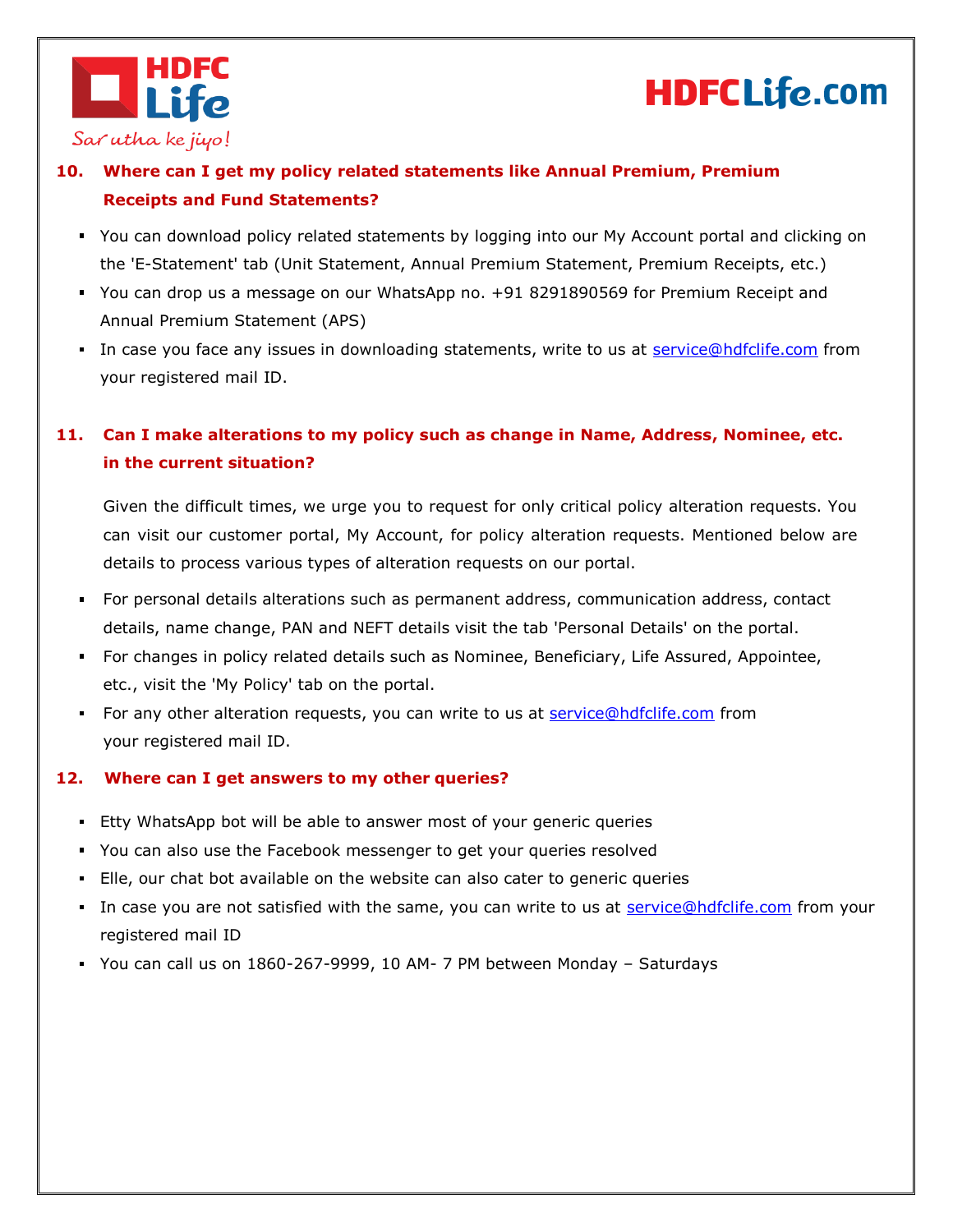



## **13. How can I avail maturity settlement option under current pandemic situation?**

In view of the COVID-19 scenario, we have enabled a settlement option for your maturity proceeds for Unit Linked policies maturing up to 31st May 2020. Through this option, you can continue to remain invested in the markets and opt to receive your maturity payments in instalments for upto five years

- The policyholder has the option to take the fund value in periodical installments over a period which can be extended to 5 years from the date of maturity.
- The first installment will become payable on the maturity date.
- The policyholder will be given a choice to decide the payout frequency and the settlement period at the time of opting for settlement option. The payout frequency and the settlement period once selected cannot be altered any time. The units will be redeemed systematically in equal installments during the settlement period. This is illustrated further with 3 examples.

| S No. | Payout frequency | Settlement<br>period | Total number<br>of installments | Proportion of units redeemed per<br>installment (% of number of units at<br>maturity date) |
|-------|------------------|----------------------|---------------------------------|--------------------------------------------------------------------------------------------|
|       | Annual           | 4 vears              | 4                               | 25%                                                                                        |
|       | Quarterly        | 1 year               | 4                               | 25%                                                                                        |
|       | Semi-annual      | vears                | 10                              | 10%                                                                                        |

The risk cover ceases and the fund continues to be invested during this period.

- Only Fund Management Charge will be levied on the fund during the settlement period
- The policyholder will be unable to exercise any partial withdrawals or switches during the settlement period.
- During the settlement period, the policyholder shall have an option to withdraw the entire fund value at any time without levying any charge.
- The inherent risk will be borne by the policyholder during the settlement period.
- The above provisions are not applicable to linked pension products and all variable insurance products.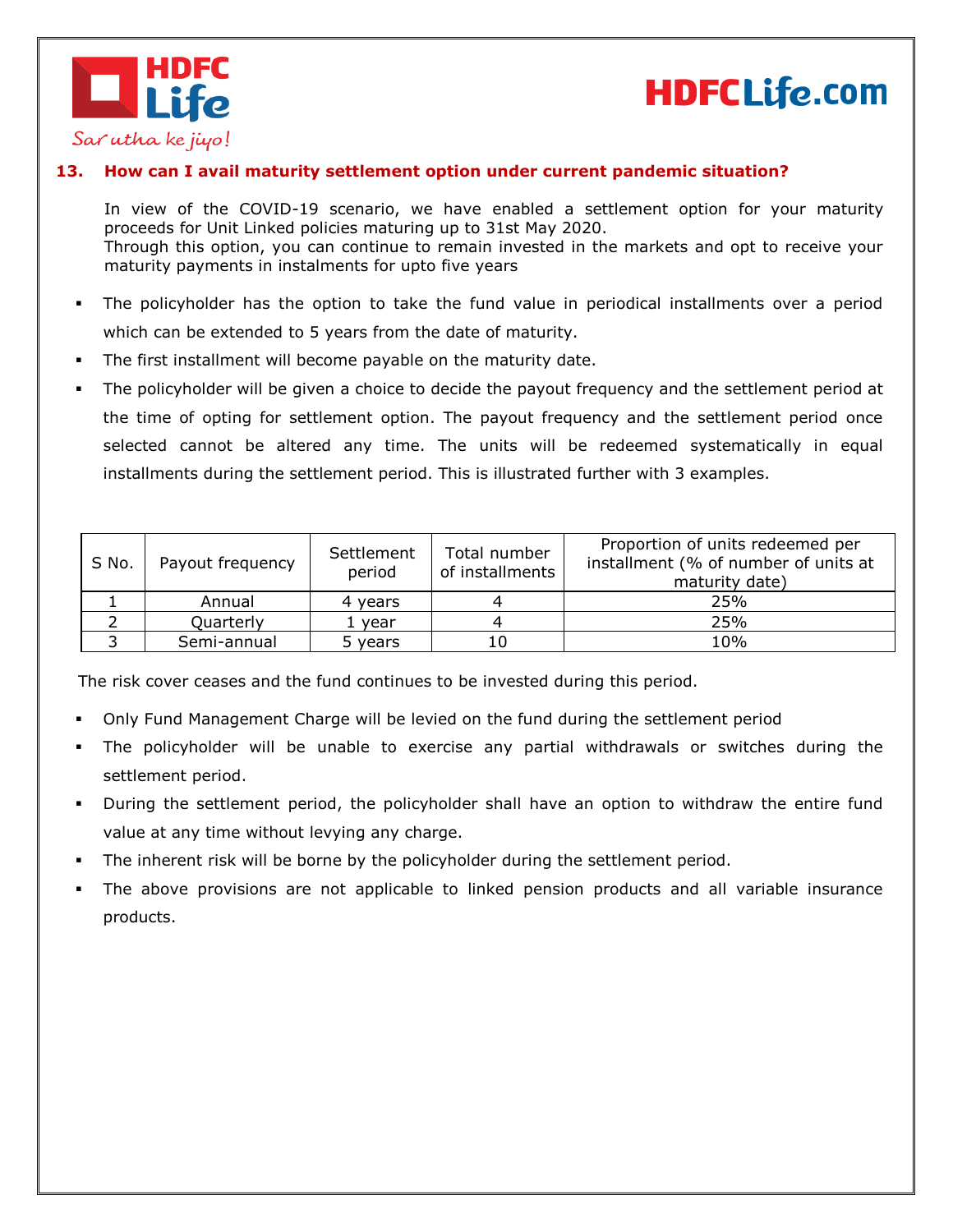



# **Steps to use digital assets for policy servicing**

## **1. How do I use the Customer Portal 'My Account'?**

If you have never used 'My Account' before, you need to register yourself through a few simple steps.

- Go to<https://myaccount.hdfclife.com/>
- Enter Policy No --> DOB --> Generate OTP --> Select Secret question --> Create Password

After registration, you can log into My Account using any of the 3 options mentioned below:

- Log in using Client ID (Preferred option): Enter client ID and generate OTP or enter password. In case you do not remember your client ID, you can check it on Etty WhatsApp Bot # 8291890569.
- Log in using registered email ID: Enter the registered Email ID and request for OTP or enter password
- Log in using Mobile number: Enter your registered mobile number and request OTP or enter password

You can also access the My Account portal by visiting our HDFC Life website.

## **2. How do I use the HDFC Life Mobile App?**

- **Download the HDFC Life app from Google Playstore (Android Users) or iOS App Store (iOS users)**
- If you are logging in for the first time, click 'Sign up'
- Enter First Name, Last Name, Mobile no, E-mail ID, desired password, State, City and DOB
- 'Sign in' into the app now.
- Upon signing in, you can select either of the two options to log in: Mobile no. / email ID or My Account details. Upon entering the details, you will get logged in to the app.
- **Demogled in, click on My Account**
- You can use client ID, policy no, email ID or mobile no. to trigger an OTP for authentication
- **Enter the OTP and you can access My Account on the HDFC Life app**
- You will continue to remain logged in until the time you log out of the app.

## **3. How can I use Etty WhatsApp Bot?**

- Send a 'Hi' message on # 8291890569 through your registered mobile number and the bot will authenticate you automatically
- In case the 'Hi' message is sent from a non-registered number, one has to authenticate the Mobile number followed by DOB and OTP
- Enter the serial number of the query you want to be answered by the bot
- You can also try using free text chats to ask questions pertaining to your policies